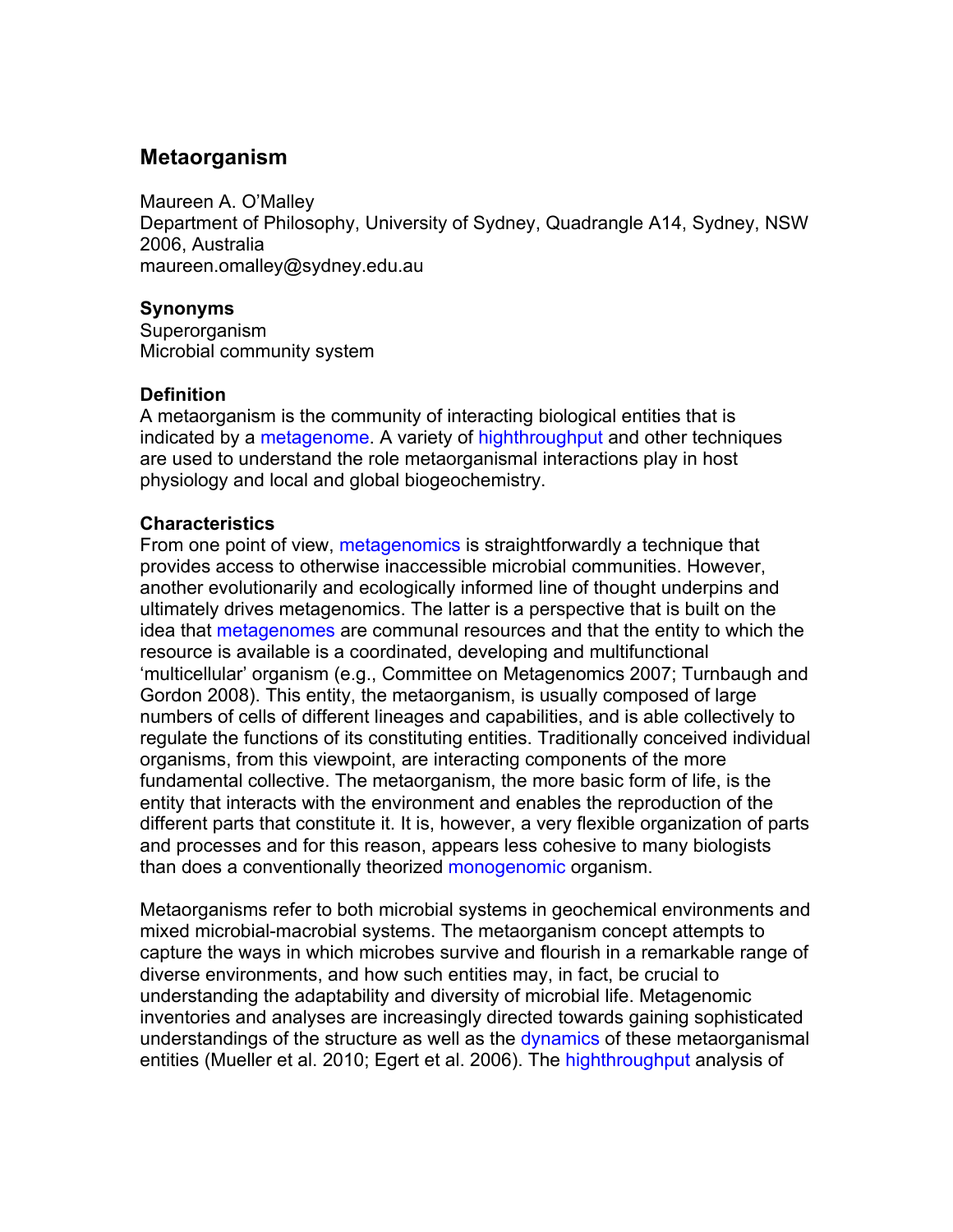the human microbiome is rapidly becoming a classic exemplar of metaorganismal research. A major focus of this strand of research is the gut microbial community and its interactions with the host organism, the human, in a quest to understand systemically health, illness and basic biological functioning (NIH HMP Working Group 2009; Gill et al. 2006). Microbiomic research encourages the conceptualization of any multicellular organism as a composite of all three domains (bacteria, archaea and eukaryotes) and the fundamental genome as a metagenome of microbial and other DNA (Gill et al. 2006; Turnbaugh et al. 2007). It is even suggested that humans and other animals could be regarded as 'advanced fermenters', the main role of which is to house, nourish and assist the reproduction of an enormous array of microbes (Nicholson et al. 2005). The original human genome sequencing projects were, from this perspective, about only a tiny and unrepresentative complement of our genes, but this limitation is rapidly being remedied by the human microbiome project (Turnbaugh et al. 2007; NIH HMP Working Group 2009).

What the concept of metaorganism suggests, therefore, is that the fundamental activity of cells, beyond self-organization and maintenance, is to form collaborative associations in a plurality of forms. Whether prokaryotic or eukaryotic, microorganismal or macroorganismal, cells work together in a great variety of ways, collectively structuring their activities through numerous mechanisms. Cellular life-forms can thus be understood as fully functional only when cooperating with other cells. But concomitantly, this claim has implications for all the acellular entities that are of such evolutionary and functional importance (e.g., viruses, plasmids, prions). They too accomplish their lifeassociated functions in cooperation with other cells. Although there is little doubt that competition and selection have been essential to the evolutionary process, it may be that the main mode in which organisms or cells have competed has been with respect to their ability to collaborate in populations or multi-species communities that can generally be understood as metaorganisms.

From this more inclusive point of view, interactors (the differential survival of which leads to the differential proliferation of replicators) are best understood as complex associations that involve the collaboration of highly diverse lineageforming entities. Units of selection are not, therefore, usually monogenomic entities, but the cooperative collaborations of many different lineage-forming entities (Doolittle and Zhaxybayeva 2010; O'Malley and Dupré 2010). Entities such as fungi, plants, animals or biofilms are not exclusively monogenomic units of selection, because all the lineages that constitute a communal capacity for survival have to be considered together. This sort of interactor is a fundamental unit of selection and it filters the selection of other units, such as organisms and genes. Going beyond evolution to the nutrition, development, immune response and other functions of paradigmatically multicellular organisms, also requires an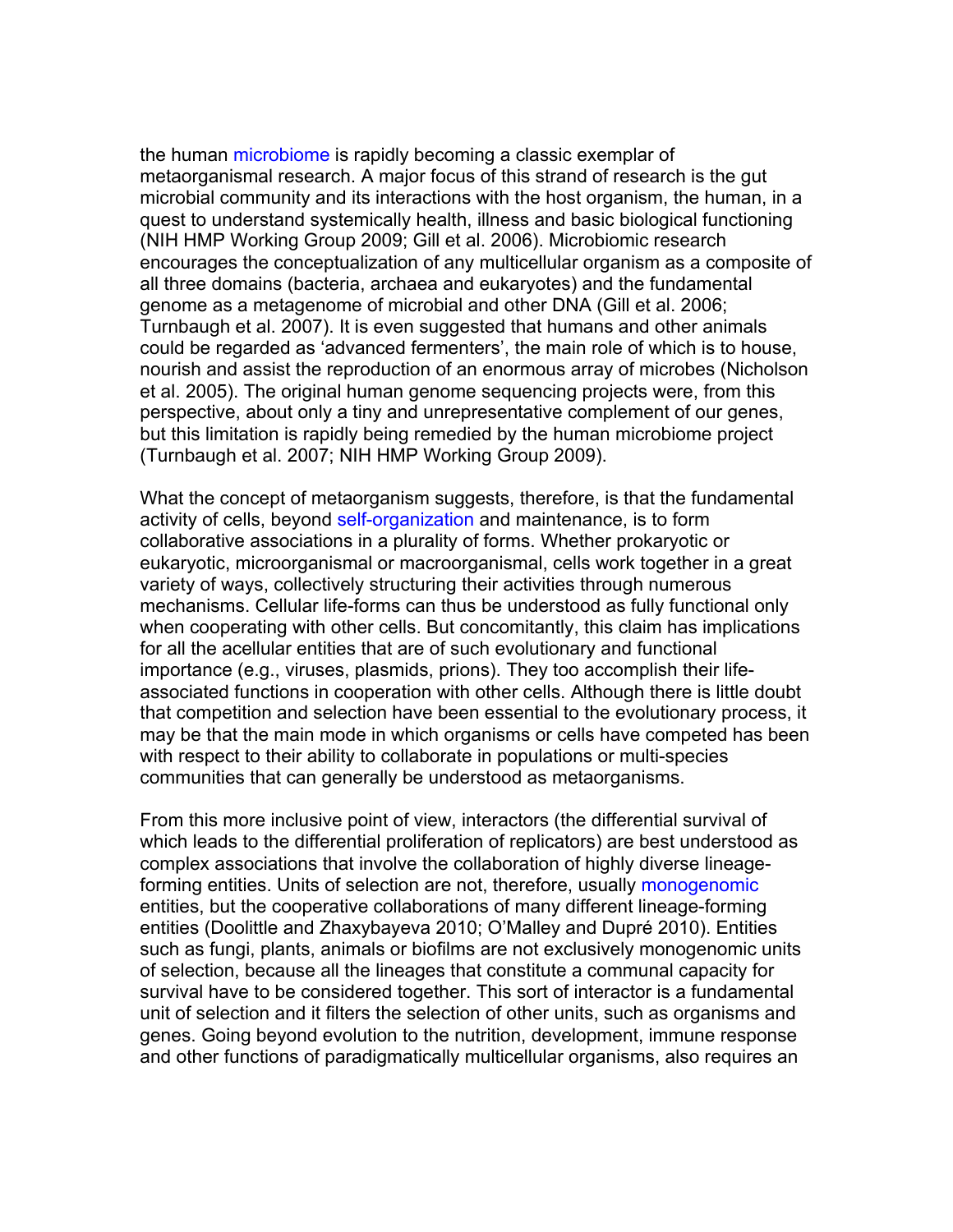acknowledgement that the relevant system is a broad one that includes many genomically different [polygenomic] kinds of cells. Indeed, as is often noted, the majority of cells in the systems we think of as humans are actually microbial rather than conventionally understood human cells (Turnbaugh and Gordon 2008). These growing insights, many of them being developed through metagenomic analysis, are understandably beginning to excite not only medical practitioners but also ecologists with their interests in biodiversity and bioremediation.

One possible concern of metaorganismal thinking is that it might lead ultimately to a biosphere-level approach, which may evoke Gaia-like concepts of the world and thereby raise questions about the value of the metaorganism as an ontological category (Committee on Metagenomics 2007). In today's systems biology, however, whether it is practised from the top-down or bottom-up, quantitative, mathematical representations of systems do not presume homeostasis or optimal adaptation as was so often the case in the most fullblown and notorious theoretical incarnations of the superorganism. And so far, the metaorganism concept has not been extended to the planet as a whole to encompass the totality of ecosystems. Thus, all the entities or processes considered to be metaorganisms are also potential units of selection, and they can collaborate with and compete against other such entities.

A final point about metaorganisms is that they are paradigmatically dynamic entities as are all biological systems. Genomes, cells, and ecosystems are in constant interactive flux, subtly different in each iteration, but similar enough to constitute a distinctive process. Dynamically self-organizing self-sustaining systems are very different from machine-like ones in that in the former, causation can be seen to run not merely upwards from part to whole [upward causation], but also downwards from whole to part [downward causation]. The behaviour of individual cells, for instance, whether in multicellular eukaryotes or microbial aggregates, is in fundamental respects determined by the features of the system of which it is part. The emergence of the concept of the metaorganism is closely linked to the emergence of systems biology: without systems approaches, the metaorganism would not be a tractable research entity.

The flow of interactions in such systems entails an importantly pluralistic conclusion to this discussion of metaorganisms. Because the analysis of biological systems into entities is not determinate, then for some purposes of inquiry a monogenomic organism is the most appropriate, whereas for others, the appropriate focus is on polygenomic systems. Answering the question, 'What is an organism?', requires seeing that there is a great variety of ways in which cells and other biological elements, sometimes genomically homogeneous, sometimes not, combine to form integrated biological wholes. The organism should therefore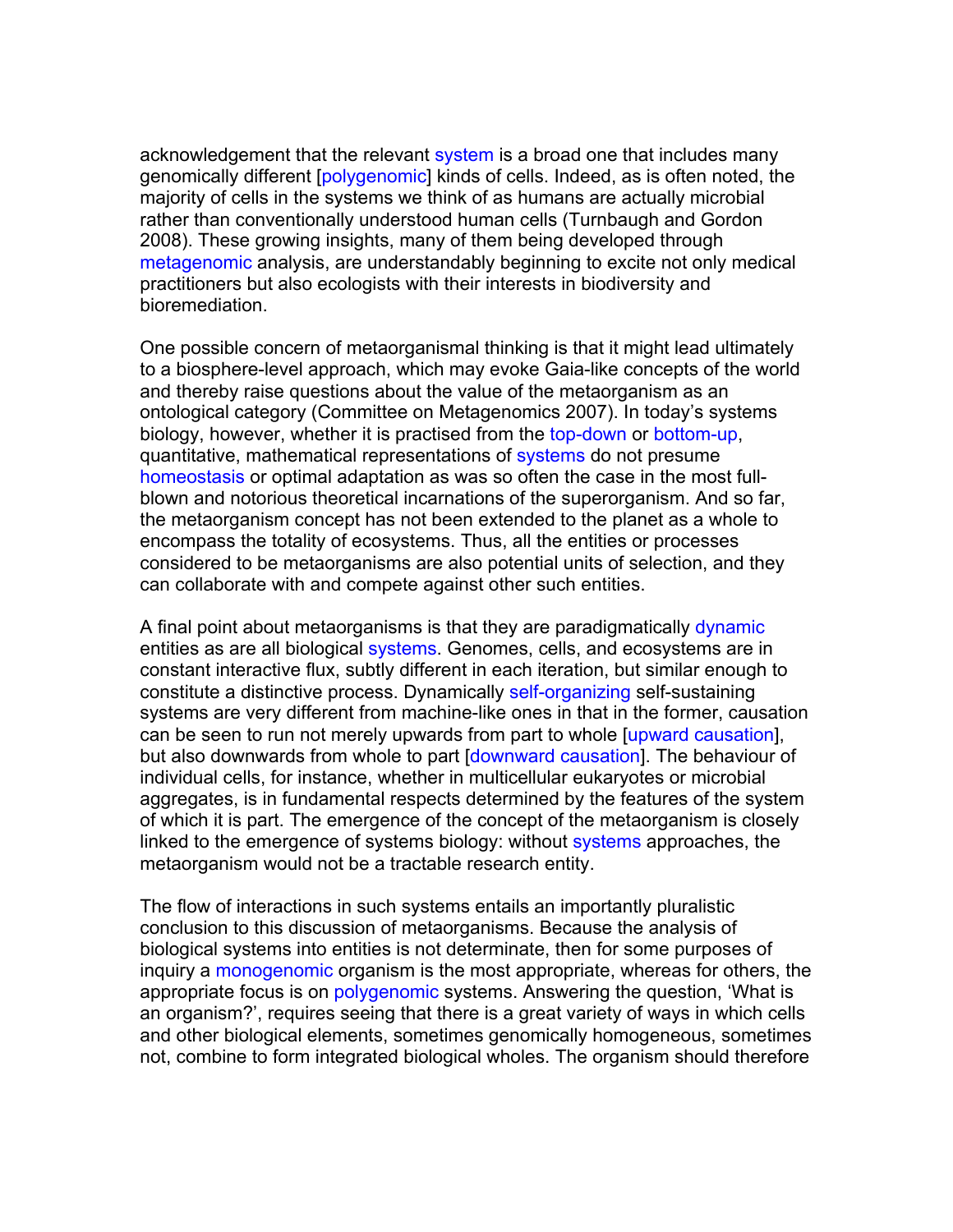be placed in the group of biological categories for which there is a plurality of interpretations (e.g., species, genes). From a metagenomic point of view, genomes, cells, organisms and lineages are all assemblages of constantly changing entities, maintained by dynamic, self-sustaining and self-repairing processes. This pluralistic, process-oriented ontology is the consequence of thinking further about metaorganisms and their underlying approach of metagenomics.

#### **Cross-references**

**Metagenomics Monogenomic** Bottom-up Top-down **Highthroughput** Self-organizing **Homeostasis** Systems biology **Systems** Dynamic Downward causation Upward causation

#### **References**

Committee on Metagenomics: Challenges and Functional Applications, National Research Council (2007) The new science of metagenomics: Revealing the secrets of our microbial planet. National Academies Press, Washington DC

Doolittle W, Zhaxybayeva O (2010) Metagenomics and the units of biological organization. BioScience 60:102-112

Egert M, Graaf AAd, Smidt H, Vos WMd, Venema K (2006) Beyond diversity: Functional microbiomics of the human colon. Trends Microbiol 14:86-91

Gill SR, Pop M, DeBoy RT, Eckburg PB, Turnbaugh PJ, Samuel BS, Gordon JI, Relman DA, Fraser-Liggett CM, Nelso KE (2006) Metagenomic analysis of the human distal gut microbiome. Science 312:1355-1359

Mueller RS, Denef FJ, Kalnejais LH, Suttle KB, Thomas BC, Wilmes P, Smith RL, Nordstrom DK, McCleskey RB, Sha MB, VerBerkmoes NC, Hettich RL, Banfield JF (2010) Ecological distribution and population physiology defined by